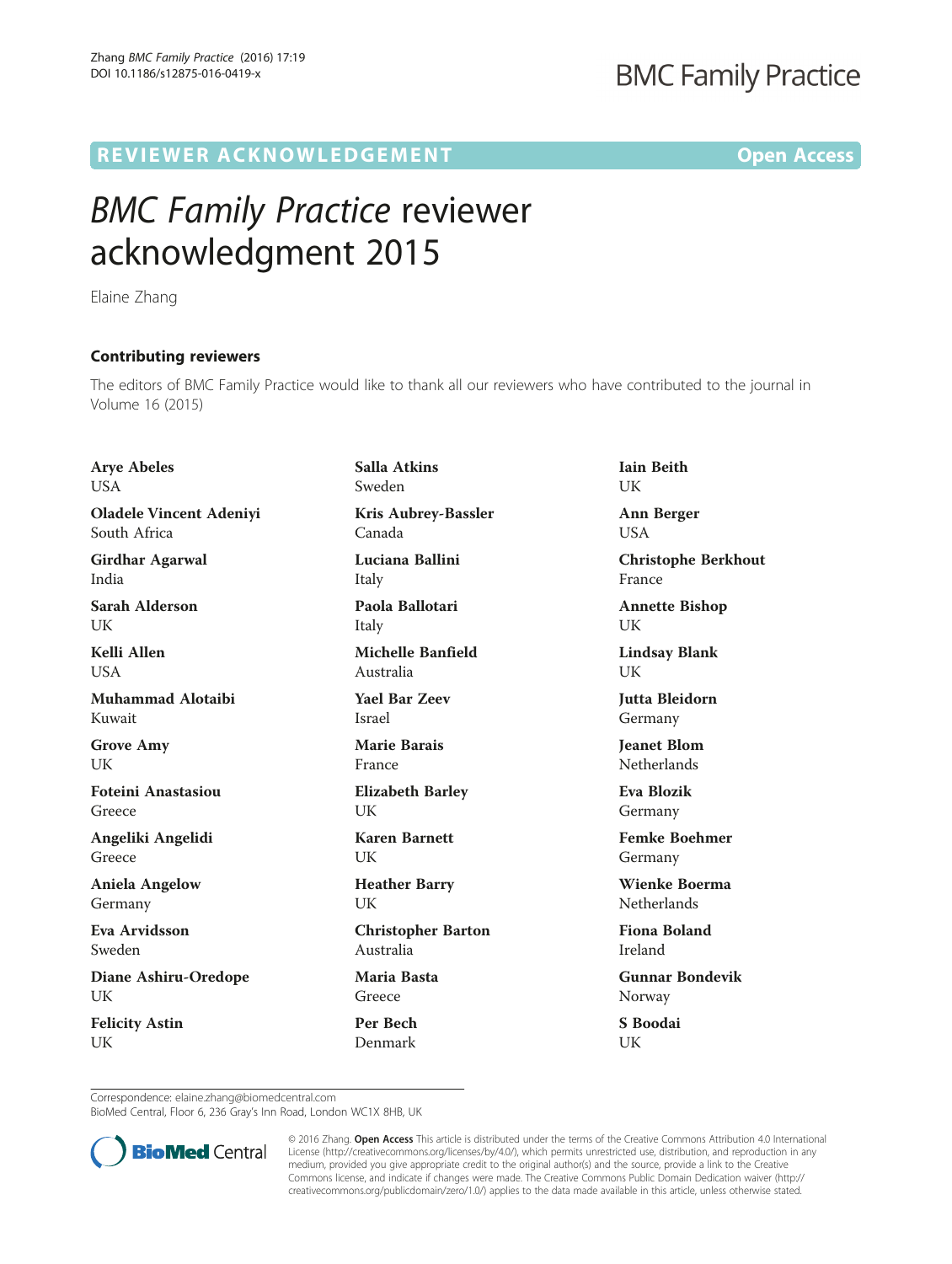Helen P. Booth UK

Marije Bosch Australia

Marie Bradley USA

Kate Brain UK

Paula Brauer Canada

Iain Brew UK

Bianca Brijnath Australia

Eileen Britt New Zealand

B.D. Lidewij Broekhuizen Netherlands

Lisa Brunton UK

Alessandra Buja Italy

Christopher Burton UK

Joan Busfield UK

Jo Byrne UK

Paul Campbell UK

Stephen Campbell UK

Christine Carius Germany

Melinda Carrington Australia

Yasemin Çayır Turkey

Venija Cerovecki Croatia

Gülsen Ceyhun Peker Turkey

Tom Chan UK

Anna Cheshire UK

Rie Chiba Japan

Kyoung Im Cho Korea, South

Fatma Cihan Turkey

David J Clarke UK

John Cleland UK

Manuel J. Cobo Spain

Naama Constantini **USA** 

Carol Coole UK

Vincent Cooper UK

Suzanne Cosh Australia

Elizabeth Cottrell UK

Peter Alan Coventry UK

Alan Crockett Australia

Jesse Crosson **USA** 

Sarah Cutrona **USA** 

Slawomir Czachowski Poland

Carl D'Arcy Canada

Eefje De Bont Netherlands

Daan De Coster UK

Corina De Jong Netherlands

Jip De Jong **Netherlands**  Jan De Maeseneer Belgium

An De Sutter Belgium

Marcelo Demarzo Brazil

Catherine Demers Canada

Sophie Derchain Brazil

Tobias Deutsch Germany

Fiona Doolan-Noble New Zealand

Athanassios Douzenis Greece

Frank Doyle Ireland

Alex Dregan UK

Sinead Duane Ireland

Anthony D'Urzo Canada

Anne G. Ekeland Norway

Nouhad El-Haddad Australia

Rose Ellis Australia

Jon Emery Australia

Romain Eschalier France

Evangelos Evangelou Greece

Karen Fairhurst UK

Andrew Farmer UK

Nighat Faruqi Australia

Annunziata Faustini Italy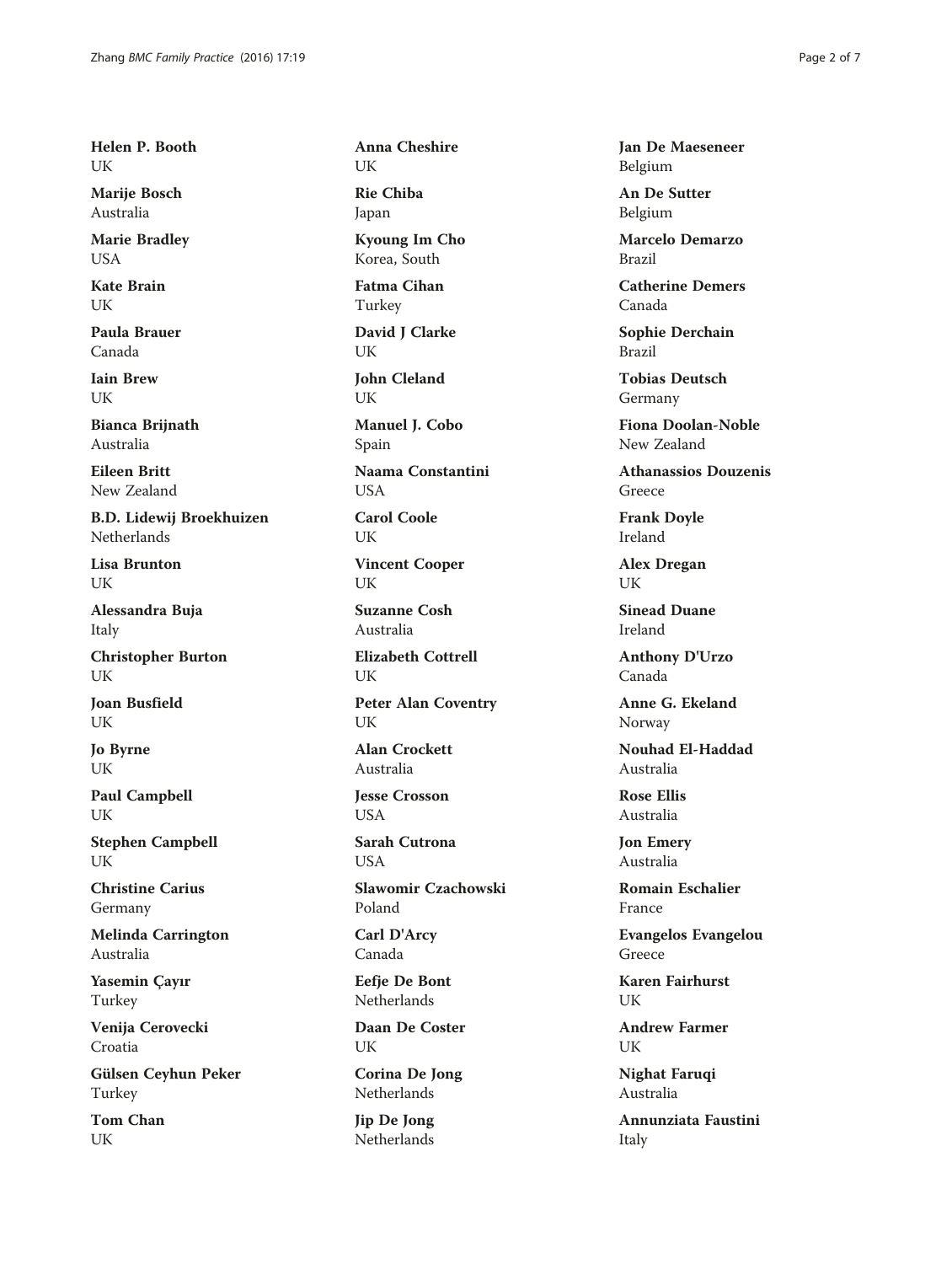Ahmad Fayaz-Bakhsh Iran

Gregor Feldmeier Germany

Julie Ferguson UK

Bart Ferket **USA** 

Rachael Finn UK

Emily Fletcher UK

Michelle Foley UK

Lynne Forrest UK

Yvonne Forsell Sweden

Nick Francis UK

Toby Freeman Australia

Thomas Frese Germany

John Furler Australia

Daniel Fuster Spain

Ildiko Gagyor Germany

Maria Garcia-Gil Spain

Poonam Gardner-Sood UK

Natalie Gauld New Zealand

Chris Gibbons UK

Christopher Gidlow UK

Antonio Z Gimeno García Spain

Carlo Bruno Giorda Italy

Paolo Giorgi Rossi Italy

Dianne Goeman Australia

Katja Goetz Germany

Fatma Gökşin Cihan Turkey

Debora Goldberg USA

Trish Gorely UK

Martine Granek-Catarivas Israel

Aileen Grant UK

Marcia Grant USA

Ben Gray New Zealand

Eva Grunfeld Canada

Anna Gryko Poland

Jane Gunn Australia

Aimin Guo China

Anders Halling Denmark

Janet Hanley UK

Shamil Haroon UK

Mark Harris Australia

Jo Hart UK

Johannes Hauswaldt Germany Rebecca Hays

UK Christian Helfrich

USA

Erik Hemmingsson Sweden

Wolfgang Himmel Germany

Samuel Ho **USA** 

Robert Hoffman Israel

Rhona Hogg UK

Knut Holtedahl Norway

Guro Huby Norway

John Hughes UK

Kate Hunt UK

Deirdre Hurley Osing Ireland

Sylvia Hysong **USA** 

Eliza Iatraki Greece

Fumiaki Imamura UK

Baruch Itzhak Israel

Pupalan Iyngkaran Australia

Sally Jacobs UK

Masahito Jimbo **USA** 

Hanna Kaduszkiewicz Germany

Vera Kalitzkus Germany

Sebastian Kalwij UK

Khaled Karkabi Israel

Marise Kasteleyn Netherlands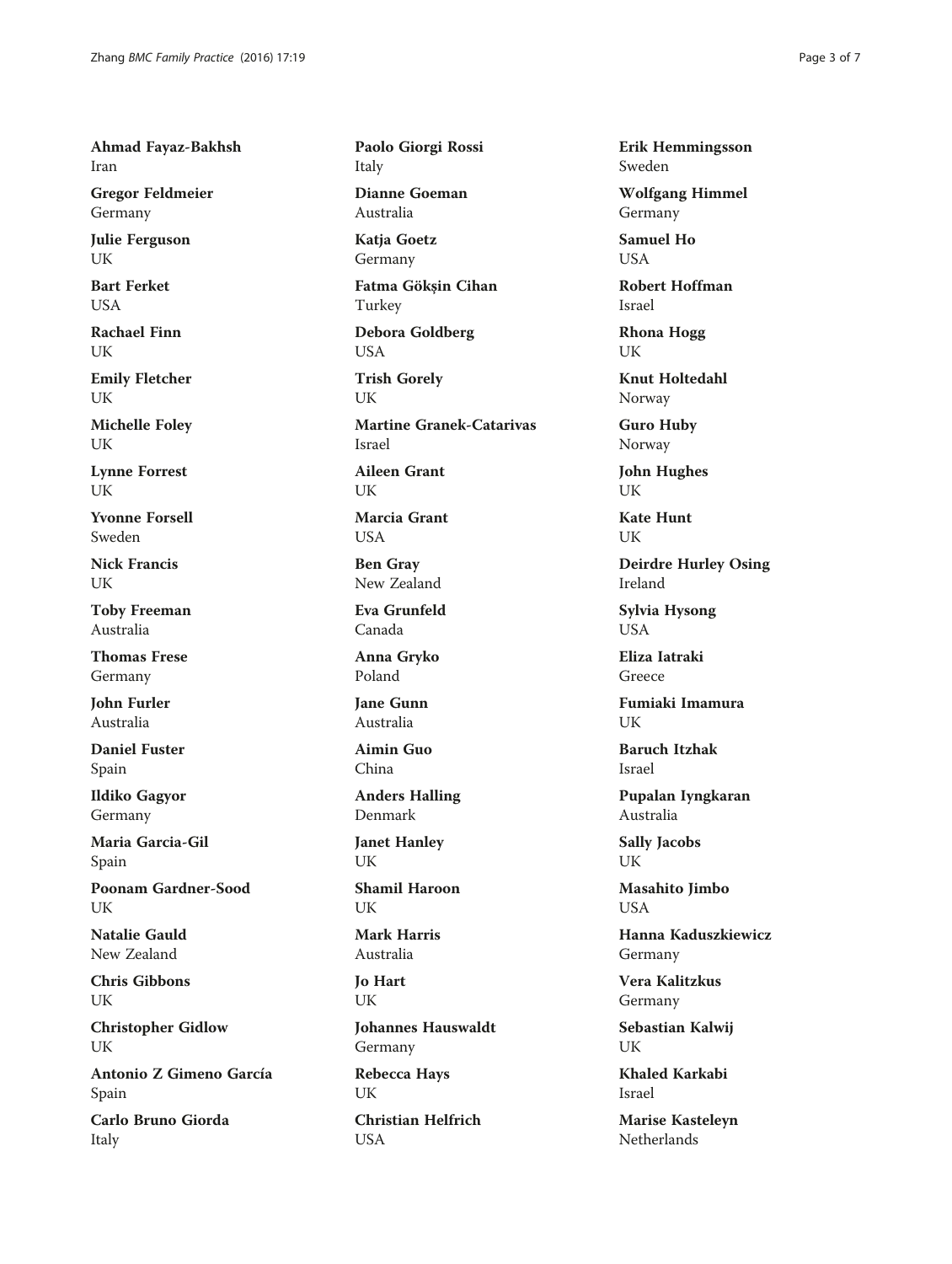Paul Kelly UK

Jakub Kenig Poland

Anne Kennedy UK

Natalie Kennie-Kaulbach Canada

Cassandra Kenning UK

Amanda Kenny Australia

Myrna Keurhorst Netherlands

Chris Keyworth UK

Gholam Reza Kheirabadi Iran, Islamic Republic Of

Moira Kinnear UK

Bruce Kirenga Uganda

Spyridon Klinis Greece

Louise Knight I IK

Sarah Knowles UK

Lee Yew Kong Malaysia

Kurt Kroenke USA

Edward Krupat USA

Donata Kurpas Poland

Uwe Kurzke Germany

Cindy Lam Hong Kong

Maaike Langelaan Netherlands

Susanne Langer UK

Birgitta Langhammer Norway

Michel Langlois Belgium

Miranda Laurant Netherlands

Rachel Laws Australia

Patricia Lebensohn **USA** 

Marieke B Lemiengre Belgium

Wei Shen Lim UK

Alyson Littman USA

Carl Lombard South Africa

Daniel Lopez-Cevallos USA

Fabiana Lorencatto UK

Marta Losa Iglesias Spain

Alexander Lustman Israel

Richard Ma UK

Annabelle Machin UK

Parker Magin Australia

Elizabeth Magnan USA

Nicola Magnavita Italy

Chris Maher Australia

Helle Terkildsen Maindal Denmark

Lilach Malatskey Israel

Navjeet Mangat UK

Adelais Markaki Greece

Gabriella Marx Germany

Edita Masanauskiene Lithuania

Neal Maskrey UK

Ioannis Mastoris **USA** 

Andre Matalon Israel

Shin Matsuoka Japan

Milena Maule Italy

Mary Mccarron Ireland

Serena Mccluskey UK

Ron Mcdowell Ireland

Sarah Mclachlan UK

Kumara Mendis Sri Lanka

Gabriele Messina Italy

Ilias Migdalis Greece

Wendy Miller **USA** 

Mirella Minkman Netherlands

Matthew D. Mitchell **USA** 

Erin Moore **USA** 

Andrew Morden UK

Frank Moriarty Ireland

Rebecca Morris UK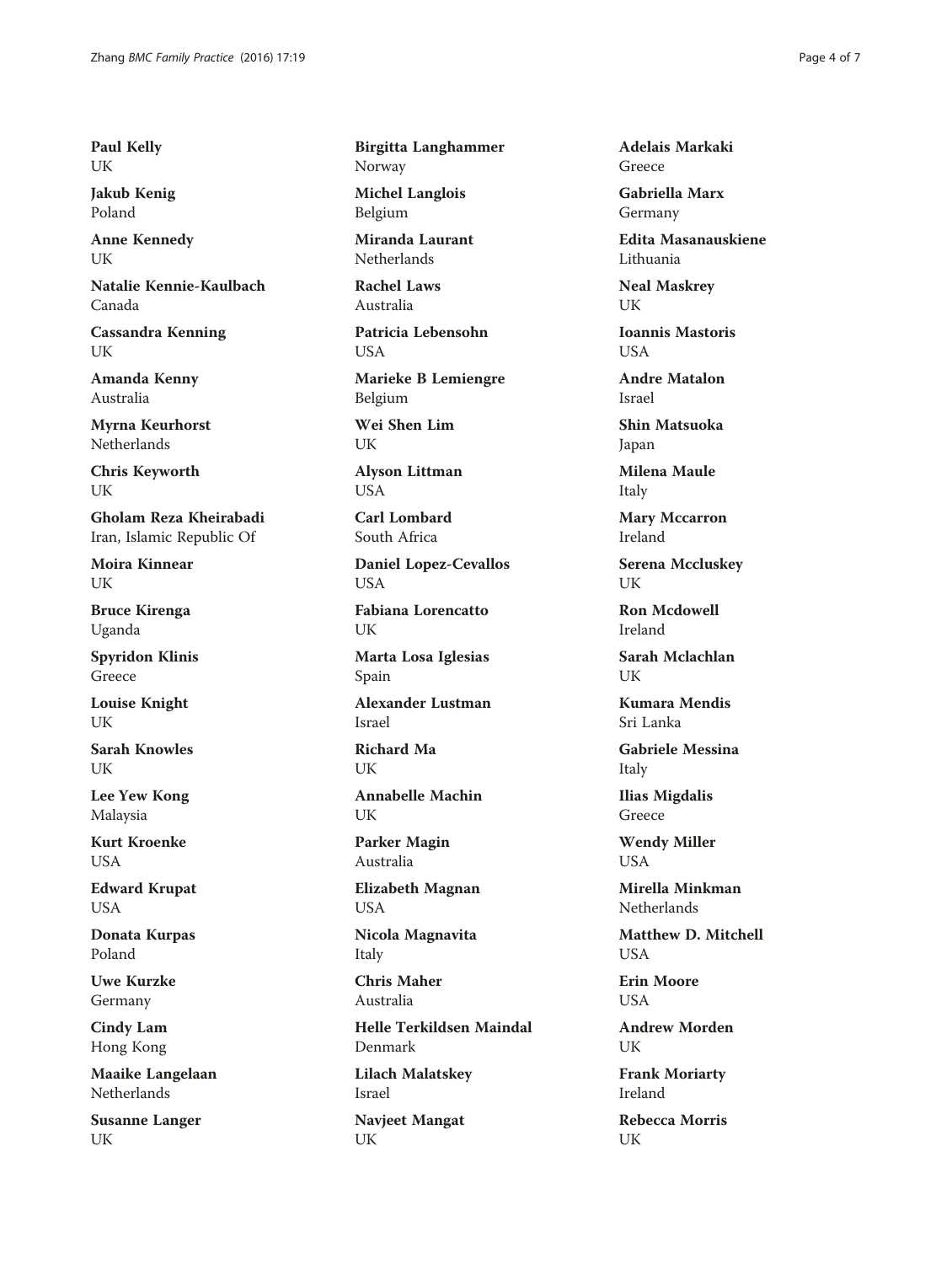Melanie Morris UK

Luke Mounce UK

Bozena Mroczek Poland

Jean Muris Netherlands

Edel Murphy Ireland

Lucio Naccarella Australia

Cristiana Nascimento-Carvalho Brazil

Pauline Nelson UK

David Neubauer **USA** 

Eva Neufeld Canada

Evangelia Ntzani Greece

Peter Nugus Canada

Austin O Carroll Ireland

Brendan O Shea Ireland

Maeve O'Beirne Canada

Allison Ober USA

Amy O'Donnell UK

Nelly Oelke Canada

Jodie Oliver-Baxter Australia

Braden O'Neill Canada

Juan Fco Orueta Spain

Brendan O'Shea Ireland

Alice Owen Australia

Alis Özçakır Turkey

Mehmet Özen Turkey

Zlata Ozvacic Adzic Croatia

Leonidas Palaiodimos Greece

Maria Panagioti UK

Kosmas Paraskevas Greece

Deborah Parra-Medina USA

Zoe Paskins UK

Winifred Paulis Netherlands

Christina Pearce UK

Emily Peckham UK

Marta Pelayo Spain

Michael Pentzek Germany

Giulio Perugi Italy

Davorina Petek Slovenia

Marija Petek ¿Ter Slovenia

Ferdinando Petrazzuoli Sweden

Ferdinando Petrazzuoli Italy

Mila Petrova UK

Carlo Piccinni Italy

Tamar Pincus UK

Hilary Pinnock UK

Maria Carmen Portillo Spain

Rebekah Pratt **USA** 

Ivanka Prichard Australia

Emmanuel Prokopakis Greece

Sue Pullon New Zealand

Martine Puts Canada

Jennifer Quint UK

Pietro Ragni Italy

Vasiliki Rahimzadeh Canada

Anil Rane India

Elena Ratschen UK

Robin Ray Australia

Genevieve Rayner Australia

Sabi Redwood UK

Carole Reeve Australia

Joanne Reeve UK

David Reeves UK

Darlene Reid Canada

Zeljko Reiner Croatia

Cristina Renzi UK

Suzanne Richards UK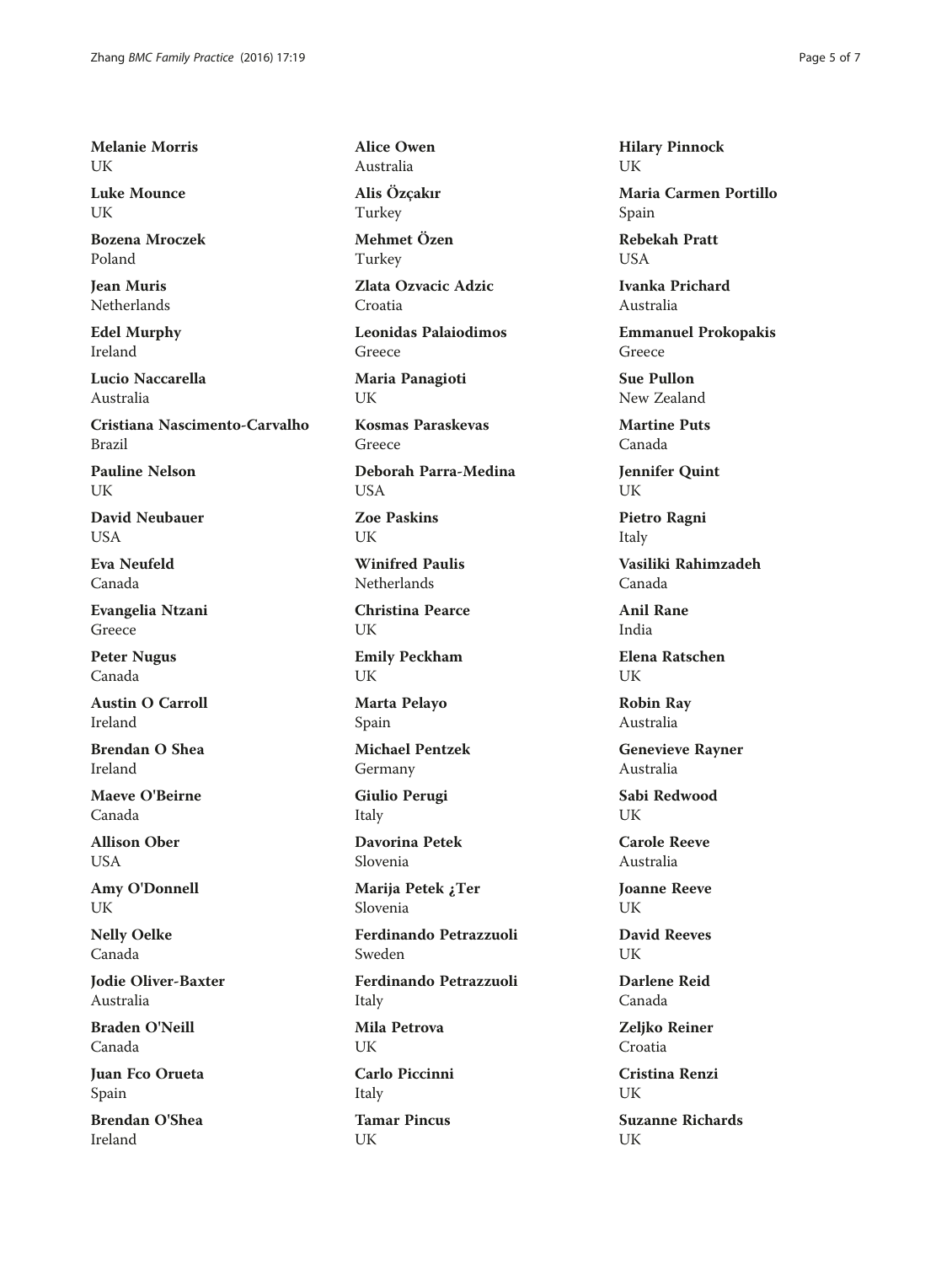Eckhard Rickels Germany

Herbert Riechelmann Austria

Diane Roberts UK

Charo Rodriguez Canada

Anne Elizabeth Rogers UK

Aldo Rosano Italy

Marianne Rosendal Denmark

Danica Rotar-Pavlic Slovenia

Eugene Ruzagira Uganda

Caroline Sanders UK

Sally Sargeant Australia

Kathleen Sarmiento USA

Willemijn Schäfer Netherlands

Jeffrey Scherrer USA

Kathrin Schlößler Germany

Guido Schmiemann Germany

Antoinette Schoenthaler **USA** 

Antonis Schoinas Greece

Jane Scott Australia

Polona Selic Slovenia

Turan Set Turkey

Joshua Shadd Canada

Michal Shani Israel

James Sheppard UK

Damin Si Australia

Jonathan Silverman UK

Rosemary Simmonds UK

Panagiotis Simos Greece

Aloysius Niroshan Siriwardena UK

Susan Slade Australia

Sarah Slight UK

Nicola Small UK

Susan Smith Ireland

Sarah Smithson UK

Emmanouil Smyrnakis Greece

Ratna Sohanpal UK

Robert Sokol **USA** 

Andreas Sonnichsen Germany

Jaime Sousa Portugal

Sheryl Spithoff Canada

Melinda Stanners Australia

Ellen Stein USA

Aleksander Stepanović Slovenia

Fiona Stevenson UK

Scott Stewart USA

Nigel Stocks Australia

Matej Strnad Slovenia

Andre Strydom UK

Joachim Sturmberg Australia

Frank Sullivan Canada

Rachael Summers UK

Patricia Sunaert Belgium

Frederick Sundram New Zealand

Elisabeth Svensson Sweden

Emmanouil Symvoulakis Greece

Adam G Tabak UK

Mary R Talen USA

Ryan Tandjung Switzerland

Athina Tatsioni Greece

Essa Tawfiq New Zealand

Meredith Temple-Smith Australia

Emma Thomas-Jones UK

Hans Thulesius Sweden

Petter Tinghog Sweden

Els Tobback Belgium

Gail Todd South Africa